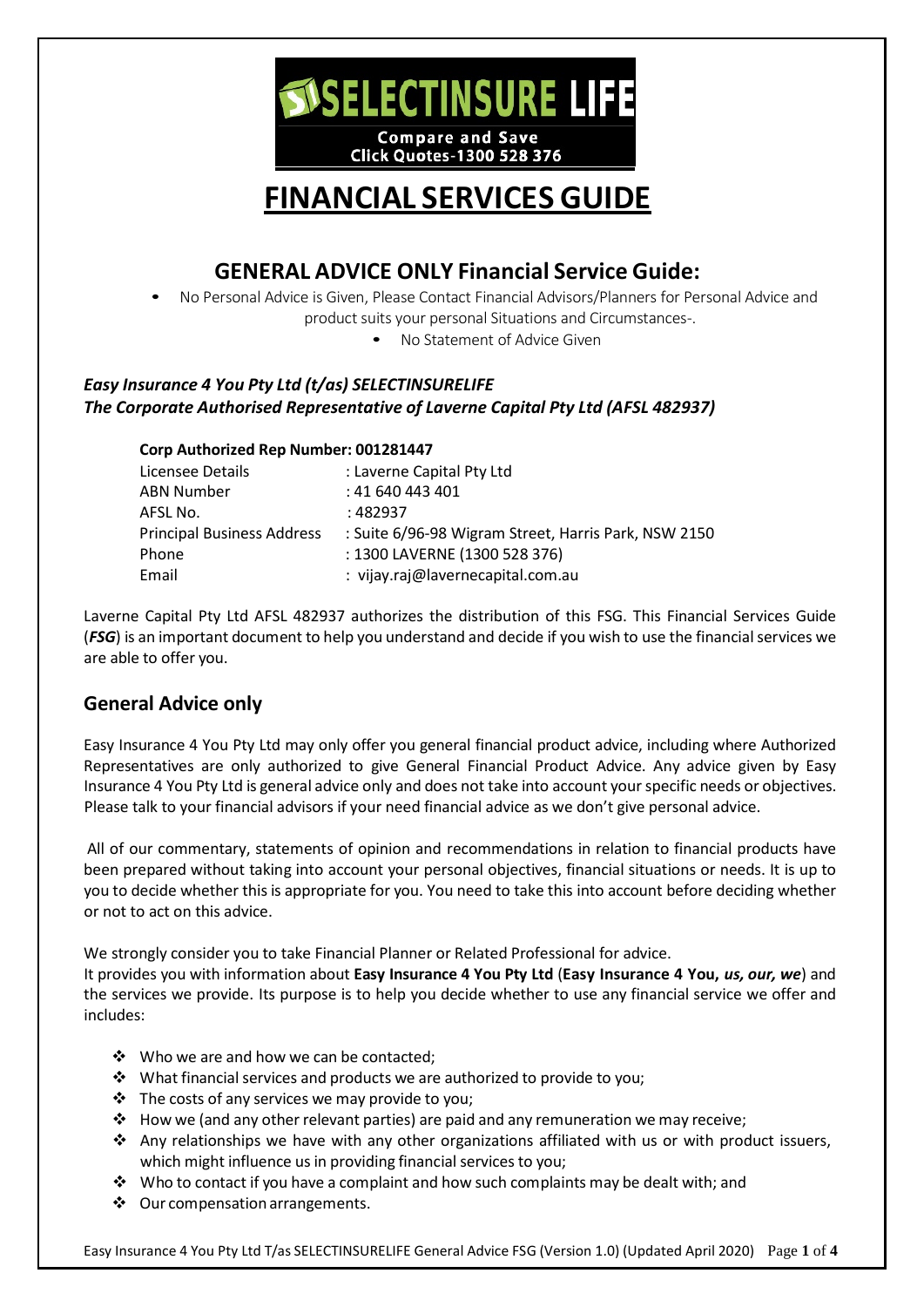# **About Corporate Authorized Representative (CAR)**

**Easy Insurance 4 You Pty Ltd** is a Corporate Authorized Representative of **Laverne Capital Pty Ltd** the Corporate Authorized Representative Number is **001281447**

**Easy Insurance 4 You Pty Ltd** (t/as) **SELECTINSURELIFE**

**Office Address:** Suite 6/96-98 Wigram Street Harris Park NSW 2150 **Phone Number:** 1300 LAVERNE (1300 528 376) **Email Id:** [vijay.raj@lavernecapital.com.au](mailto:vijay.raj@lavernecapital.com.au)

# **What kinds of Financial Products Easy Insurance 4 You are authorized to provide to you?**

**Easy Insurance 4 You** is authorized to offer the following financial services to retail and wholesale clients for Life Insurance Product Only:

- Provide General Financial Product Advice and
- Deal in Financial Products

We are authorized to provide general financial product advice and deal in are:

Life Insurance

In providing our service, we strongly recommend you to take **personal advice of Financial Planner** to assist in your decision whether to purchase a Life Insurance product, managing your Superannuation account also how to invest money and discuss your personal situations and circumstances. For tax related matters seek an advice of your accountants or taxation expert for the same.

Also, there will be a licensee Fees and Commission splits as a part of Fees be paid to Laverne Capital for the Services Provided to Easy Insurance 4 You Pty Ltd T/as SELECTINSURELIFE

## **Referral Partners**

Laverne Capital Pty Ltd may have an agreement with Financial Planners, Accountants and Mortgage Brokers as a Referral Partner and an ongoing Fees and Charges of 0-40% be paid based on relationship and volume of the business. **No Personal Advice be provided by Easy Insurance 4 You Pty Ltd or its advisors.**

# **About Laverne Capital Pty Ltd:**

Laverne Capital Pty Ltd holds an Australian Financial Services License **(AFSL 482937)** and is authorized to provide financial services under this license.

Laverne Capital Pty Ltd ACN 609 554 485 ("Laverne Capital", "we", "our", or "us") is a financial planning and investment advisory firm specializing in listed securities and managed investments. Our advisors' record of achievements and reliability is based on providing some of the best investment advice and service in Australia. We offer extensive skills which mirror the different needs of clients with great emphasis placed on research and quality service to support the advice and the financial product provided.

Collectively we can provide financial product advice, arrange and deal in the financial product covering:

- Deposit & Payment Products
- Government Debentures, Stocks or Bonds
- Life Products
- ❖ Managed Investment Schemes
- ❖ Retirement Saving Account Products
- Securities
- ❖ Superannuation (Including SMSF)

Easy Insurance 4 You Pty Ltd Tas SELECTINSURELIFE General Advice FSG (Version 1.0) (Updated April 2020) Page **2** of **4**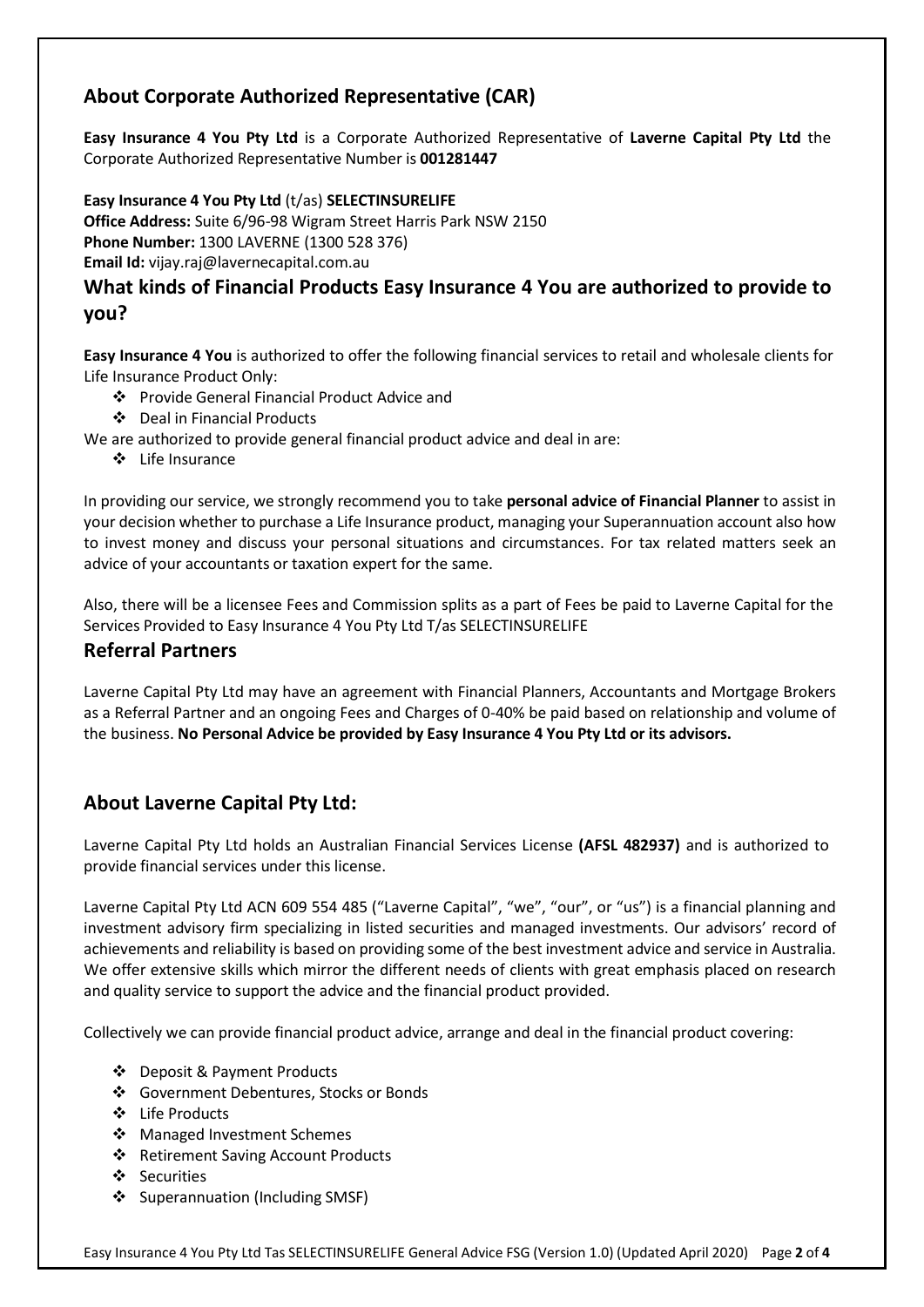Whilst we recommend the life insurance, superannuation or investment products generally, we do not consider whether it is appropriate for your personal objectives, financial situation or needs. As a result, you need to consider the appropriateness of any information or general advice we give you, having regard to your personal circumstances before buying. You need to read the PDS and any other relevant policy documentation to determine if the product is right for you. If you require personal advice you need to obtain the services of a suitably qualified adviser.

# **Product Disclosure Statements**

Product Disclosure Statement issued by the product provider containing information you would reasonably require to make a decision about whether to acquire the financial product. The PDS will disclose details of any fees and charges payable for that product.

### **Privacy, Data Protection and AML/CTF Act compliance**

We have an obligation under the Anti-Money Laundering and Counter Terrorism Finance Act to verify your identity and the source of any funds. This means that we will ask you to present identification documents such as passports and driver's license. We will also retain copies of this information. We assure you that this information will be held securely.

Privacy Policy (http: /[/www.](http://www/) selectinsurelife.com.au/documents/LVC-PrivacyPolicy.pdf)

You may request further details of the fees and benefits (including any commissions) that may be payable at any time by contacting Laverne via email or phone.

#### **Compensation arrangements**

We are required by the Corporations Act 2001 (Cth) to operate a compensation arrangement which is designed to compensate retail clients for losses they suffer as a result of a breach by Laverne Capital of the obligations outlined in Chapter 7 of the Corporations Act.

To this end Laverne Capital has Professional Indemnity Insurance in place which meets the legislative requirements covering Laverne Capital activities and includes the conduct of any employees who are no longer employed by Laverne Capital but were so at the time of the relevant conduct.

#### **How you may provide instructions to us?**

Services Providers will accept instructions from you to execute transactions on your behalf that are received by Phone, e-mail or post. Should you wish to contact us for reasons other than the execution of a transaction on your behalf, you may also contact us on or write to us at:

Telephone: 1300 LAVERNE (1300 528 376) [www.selectinsurelife.com.au](http://www.selectinsurelife.com.au/) Easy Insurance 4 You Pty Ltd T/as SELECTINSURE LIFE Suite 6/96-98 Wigram Street, Harris Park NSW 2150 **Email[:info@selectinsurelife.com.au](mailto:info@selectinsurelife.com.au)**